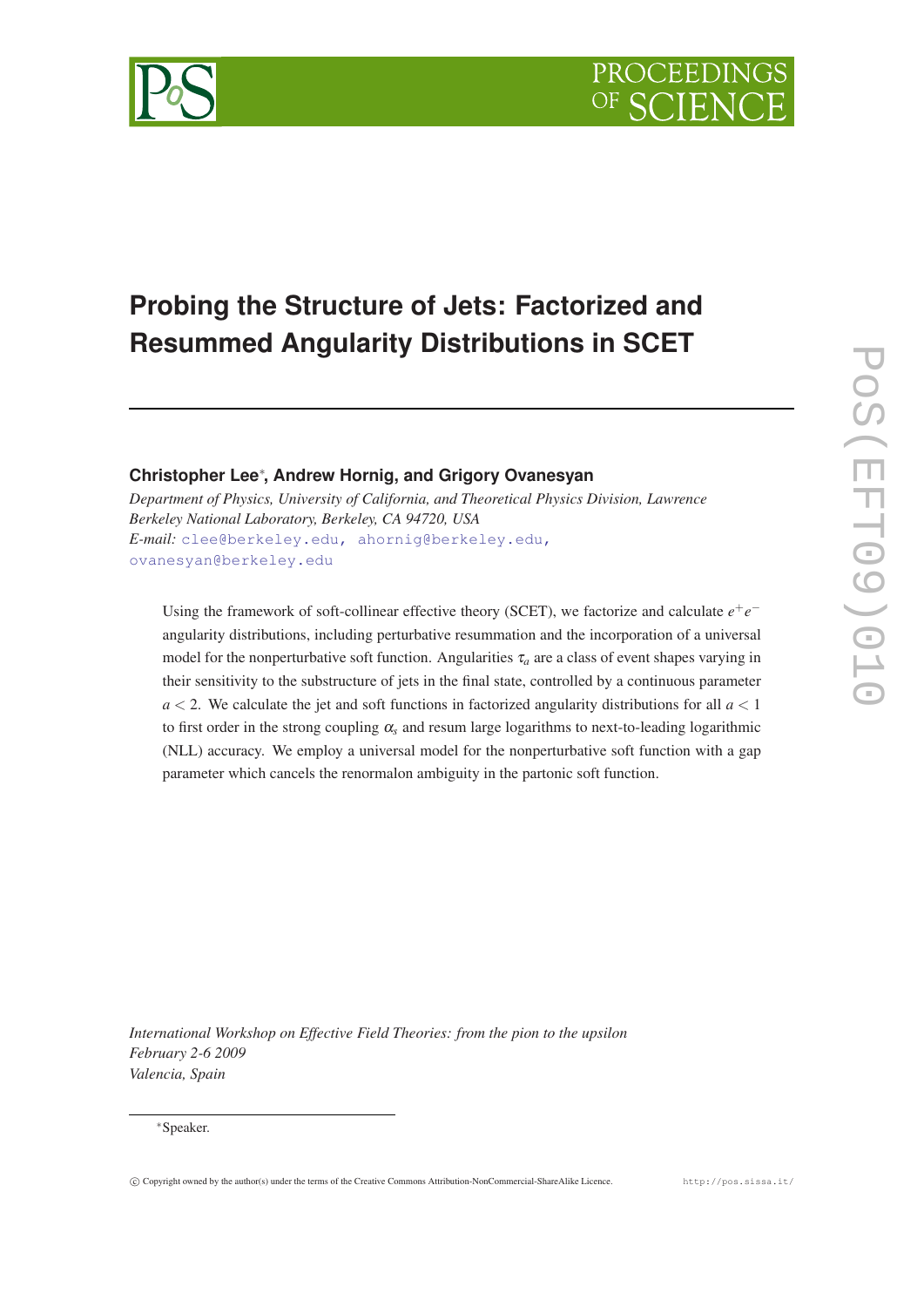### 1. Introduction

Event shapes yield simple information about the geometry of a hadronic final state in  $e^+e^$ annihilation and can be used to probe the strong interactions at various energy scales [\[1\]](#page-6-0). Two-jet event shapes *e* are designed so that they take a numerical value, usually between 0 and 1, so that one of the kinematic endpoints (usually  $e = 0$ ) corresponds to events with two perfectly-collimated back-to-back jets in the final state. Event shape distributions depend on the hard-scattering crosssection at the large center-of-mass energy *Q*, on the perturbative branching and showering of the hard partons into jets at intermediate scales, and on the soft color exchange between jets and hadronization at a soft scale  $\Lambda_{\text{QCD}}$ . Event shapes are thus are particularly useful probes of both perturbative and nonperturbative effects in QCD, allowing, for instance, extraction of the strong coupling  $\alpha_s$  and nonperturbative shape function parameters (see talks by I. Stewart and V. Mateu).

In this talk, I overview the calculation, performed in [[2](#page-6-0)], of a particular class of event shape distributions, the *angularities*, using the framework of soft-collinear effective theory (SCET) (see review talk by S. Fleming). We first establish a factorization theorem and calculate the hard, jet, and soft functions for angularity distributions to next-to-leading order (NLO) in α*<sup>s</sup>* . Then we solve the renormalization group equations for these functions and thereby resum large logarithms to nextto-leading logarithmic (NLL) accuracy in the angularity distributions near the two-jet kinematic endpoint. Finally we account for the effects of hadronization by introducing a universal model for the nonperturbative soft function, and present our final predictions for angularity distributions.

## 2. Event Shapes and Angularities

The most familiar event shape is the thrust,  $T = \frac{1}{Q} \max_t \sum_{i \in X} |\mathbf{t} \cdot \mathbf{p}_i|$ , where *Q* is the  $e^+e^$ center-of-mass energy, and t, the *thrust axis*, is the unit three-vector which maximizes the sum of projections of final-state particles' three-momenta onto this axis. Once the thrust axis is determined, many other event shapes can be defined, such as the jet broadening,  $B = \frac{1}{Q} \sum_{i \in X} | \mathbf{t} \times \mathbf{p}_i |$ . A generalization of thrust and jet broadening is the class of *angularities* [\[3\]](#page-6-0),

$$
\tau_a(X) = \frac{1}{Q} \sum_{i \in X} E_i \sin^a \theta_i (1 - \cos \theta_i)^{1-a} = \frac{1}{Q} \sum_{i \in X} |\mathbf{p}_i^T| e^{-|\eta_i|(1-a)}, \tag{2.1}
$$

where in the first form,  $E_i$  is the energy of final-state particle *i* and  $\theta_i$  is its angle with respect to the thrust axis. In the second form,  $\mathbf{p}_i^T$  is the *i*th particle's transverse momentum and  $\eta_i$  its rapidity with respect to **t**. The parameter *a* can be any real number,  $-\infty < a < 2$  for  $\tau_a$  to be an infrared-safe observable. Two special cases are  $a = 0$  and  $a = 1$ , which correspond to the thrust and jet broadening,  $\tau_0 = 1 - T$  and  $\tau_1 = B$ . It is known that the form of the factorization theorem which holds for the thrust distribution breaks down for the broadening distribution. By varying *a* between 0 and 1, we can study how this factorization breaks down as *a* approaches 1 [[4](#page-7-0)]. More generally, being able to vary *a* provides a wealth of information about the final state that is otherwise obscured in looking at a single event shape in isolation. Roughly speaking, the angularity distributions for larger *a* are dominated by jets which are very narrow, while those for smaller  $a \rightarrow -\infty$  are dominated by jets which are wider.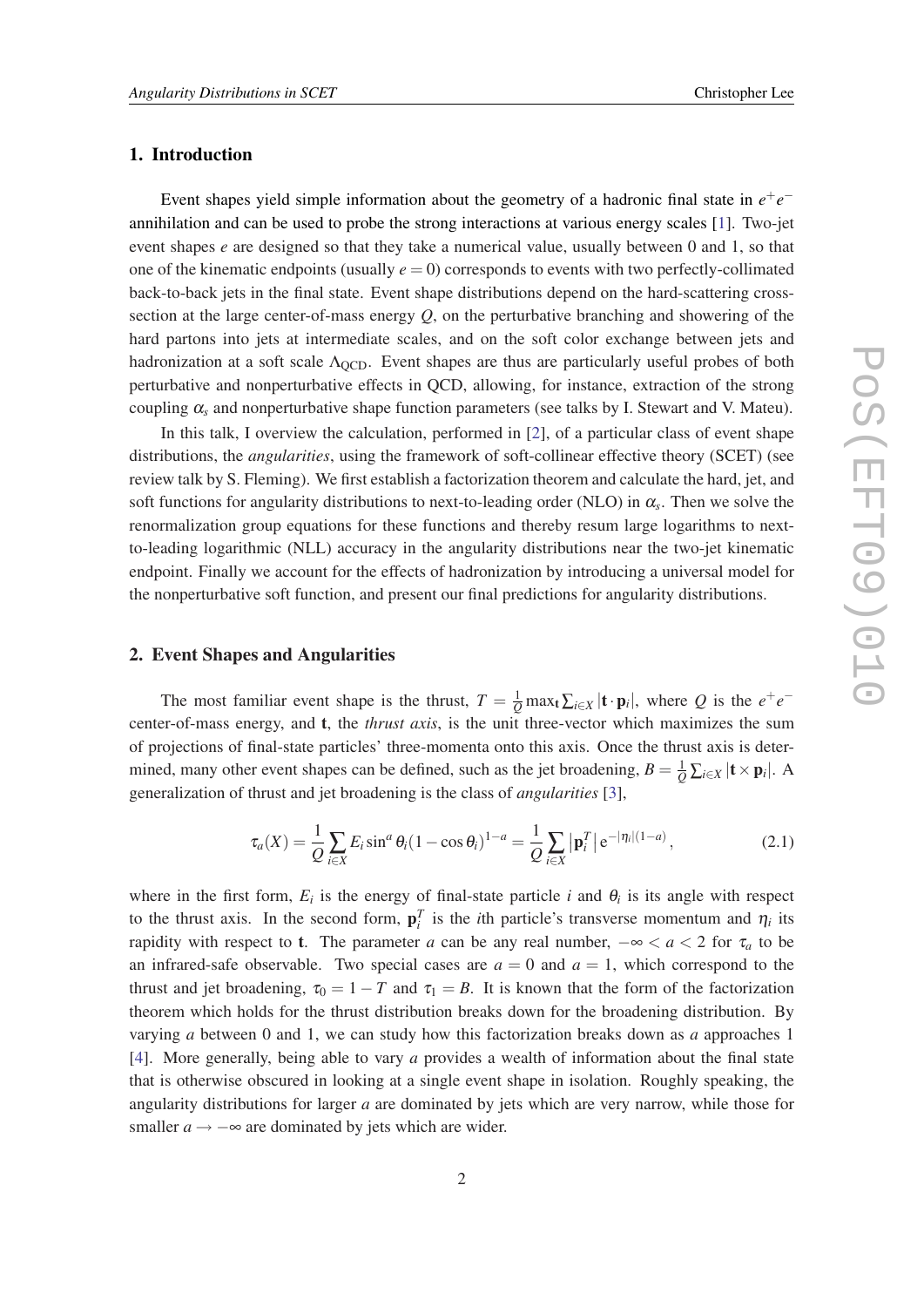#### <span id="page-2-0"></span>3. Energy Flow and Factorization in SCET

The angularity distribution for events  $e^+e^- \to X$  at center-of-mass energy Q is given by [[5](#page-7-0)]

$$
\frac{d\sigma}{d\tau_a} = \frac{1}{2Q^2} \int d^4x \, \mathrm{e}^{iq \cdot x} \sum_{i=V,A} L^i_{\mu\nu} \langle 0 | j_i^{\mu\dagger}(x) \delta(\tau_a - \hat{\tau}_a) j_i^{\nu}(0) | 0 \rangle \,, \tag{3.1}
$$

where  $q = (Q, 0)$ ,  $j_{V,A}^{\mu} = \bar{q} \Gamma_V^{\mu}$  $V_{V,A}^{\mu}$  (with  $\Gamma_V^{\mu} = \gamma^{\mu}$  and  $\Gamma_A^{\mu} = \gamma^{\mu} \gamma_5$ ), and  $L_{\mu\nu}^{V,A}$  are the leptonic tensors corresponding to these vector and axial currents (see [[5](#page-7-0)]). We have made use of an operator  $\hat{\tau}_a$ which acts on states *X* and returns the eigenvalue  $\tau_a(X)$ . This operator can be constructed from a momentum flow operator  $\mathcal{E}_T(\eta)$ , which in turn is constructed from the energy-momentum tensor [[5](#page-7-0), [6](#page-7-0), [7](#page-7-0)],

$$
\mathcal{E}_T(\eta) = \frac{1}{\cosh^3 \eta} \int_0^{2\pi} d\phi \lim_{R \to \infty} R^2 \int_0^{\infty} dt \ \hat{n}_i T_{0i}(t, R\hat{n}), \tag{3.2}
$$

where  $\hat{n}$  is a unit vector in the direction given by rapidity  $\eta$  and azimuthal angle  $\phi$ . *R* is the radius of a sphere centered on the  $e^+e^-$  collision.  $\mathcal{E}_T(\eta)$  acts on states *X* according to  $\mathcal{E}_T(\eta)|X\rangle =$  $\sum_{i\in X} |\mathbf{p}_i|^T |\delta(\eta - \eta_i)|X\rangle$ , where the transverse momentum  $\mathbf{p}_i^T$  and the rapidity  $\eta_i$  are measured with respect to the thrust axis.<sup>1</sup> In terms of  $\mathscr{E}_T(\eta)$ , the operator  $\hat{\tau}_a$  can be constructed,

$$
\hat{\tau}_a = \frac{1}{Q} \int_{-\infty}^{\infty} d\eta \ e^{-|\eta|(1-a)} \mathcal{E}_T(\eta). \tag{3.3}
$$

To factorize and evaluate the distribution Eq. (3.1) in SCET, we match the QCD current  $j_i^{\mu}$ and the operator  $\hat{\tau}_a$  onto operators in SCET. The current matches onto two-jet operators in SCET containing collinear fields in two back-to-back directions [[8](#page-7-0), [9](#page-7-0)],

$$
j_i^{\mu}(x) = \sum_{\mathbf{n}} \sum_{\tilde{p}_n, \tilde{p}_{\tilde{n}}} e^{i(\tilde{p}_n - \tilde{p}_{\tilde{n}}) \cdot x} C_{n\tilde{n}}(\tilde{p}_n, \tilde{p}_{\tilde{n}}; \mu) \bar{\chi}_{n, p_n}(x) Y_n(x) \Gamma_i^{\mu} \bar{Y}_{\tilde{n}}(x) \chi_{\tilde{n}, p_{\tilde{n}}}(x) , \qquad (3.4)
$$

where  $\Gamma_V^{\mu} = \gamma_{\perp}^{\mu}$ ,  $\Gamma_A^{\mu} = \gamma_{\perp}^{\mu}$  //<sub>2</sub>, and the sums are over the direction **n** of the light-cone vectors  $n, \bar{n} =$  $(1, \pm n)$ , and the label momenta  $\tilde{p}_{n,\bar{n}}$  [[10,](#page-7-0) [11\]](#page-7-0). The jet fields  $\chi_{n,\bar{n}} \equiv W_{n,\bar{n}}^{\dagger} \xi_{n,\bar{n}}$  are built up from collinear quark fields  $\xi_{n,\bar{n}}$  and collinear Wilson lines  $W_{n,\bar{n}}$ , which have been decoupled from soft gluons through the BPS field redefinition with soft Wilson lines  $Y_n, \overline{Y}_{n}$  [[12\]](#page-7-0). The Wilson lines are defined in [\[10,](#page-7-0) [11](#page-7-0)]. The matching coefficient  $C_{n\bar{n}}$  is calculable in perturbation theory.

To match  $\hat{\tau}_a$  onto SCET operators, we simply replace the energy-momentum tensor  $T_{0i}$  in Eq. (3.2) with the energy-momentum tensor in SCET. Since the Lagrangian of SCET (after the BPS field redefinition) splits into separate purely collinear and purely soft parts, so does the energymomentum tensor, and, thus, also the event shape operator. That is,  $\hat{\tau}_a = \hat{\tau}_a^n + \hat{\tau}_a^{\bar{n}} + \hat{\tau}_a^s$ , where  $\hat{\tau}_a^{n,\bar{n},s}$ are constructed as above, but using the energy-momentum tensor of only the  $n, \bar{n}$ -collinear or soft Lagrangian of SCET. We can then factorize the angularity distributions Eq. (3.1) in SCET,

$$
\frac{1}{\sigma_0}\frac{d\sigma}{d\tau_a} = H(Q;\mu)\int d\tau_a^n d\tau_a^{\bar{n}} d\tau_a^s \delta(\tau_a - \tau_a^n - \tau_a^{\bar{n}} - \tau_a^s)J_a^n(\tau_a^n;\mu)J_a^{\bar{n}}(\tau_a^{\bar{n}};\mu)S_a(\tau_a^s;\mu), \qquad (3.5)
$$

<sup>&</sup>lt;sup>1</sup>The operator thus implicitly depends on the thrust axis **t** of the final state. An operator which returns this axis was constructed in [\[5\]](#page-7-0) and can be used here. In SCET, however, no such operator is required, as the thrust axis can be identified (up to power corrections) with the collinear jet direction **n**. This approximation breaks down for  $a \ge 1$ , which is one manifestation of the breakdown of factorization for these values of *a* [\[3,](#page-6-0) [5\]](#page-7-0).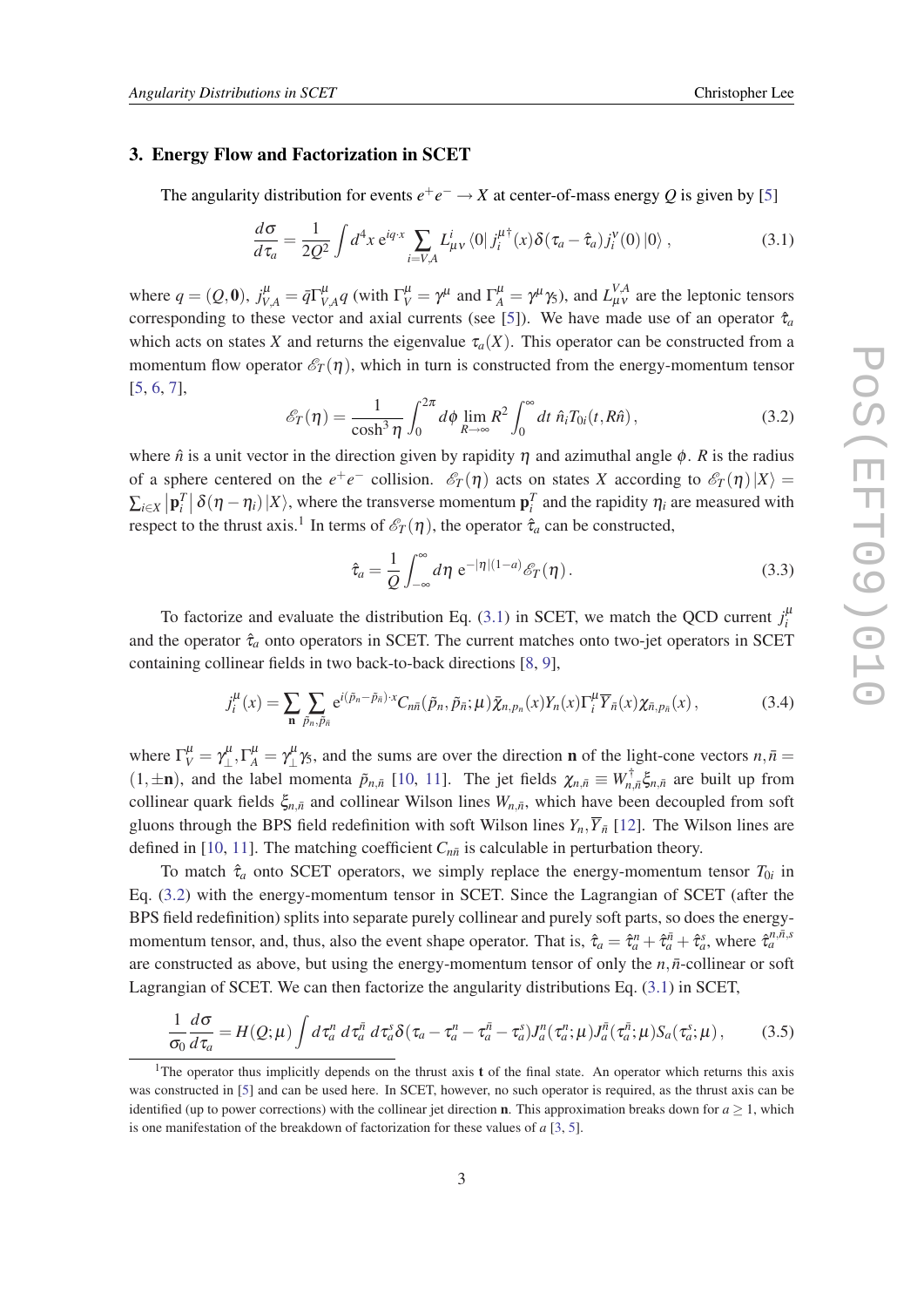where  $\sigma_0$  is the total  $e^+e^- \rightarrow q\bar{q}$  Born cross-section, the hard coefficient *H* is the squared amplitude of the two-jet matching coefficients,  $H(Q; \mu) = |C_{n\bar{n}}(Qn/2, -Q\bar{n}/2; \mu)|^2$ , and the jet and soft functions  $J_a^{n,\bar{n}}$ ,  $S_a$  are given by matrix elements of collinear and soft operators,

$$
J_a^n(\tau_a^n;\mu)\left(\frac{\rlap{/}{\hbar}}{2}\right)_{\alpha\beta} = \frac{1}{N_C} \int \frac{dl^+}{2\pi} \int d^4x \, \mathrm{e}^{il\cdot x} \mathrm{Tr}\left\langle 0 \right| \chi_{n,Q}(x)_{\alpha} \delta(\tau_a^n - \hat{\tau}_a^n) \bar{\chi}_{n,Q}(0)_{\beta} \left| 0 \right\rangle \tag{3.6}
$$

$$
J_a^{\bar{n}}(\tau_a^{\bar{n}};\mu)\left(\frac{\vec{\mu}}{2}\right)_{\alpha\beta} = \frac{1}{N_C} \int \frac{dk^-}{2\pi} \int d^4x \, \mathrm{e}^{ik\cdot x} \mathrm{Tr} \left\langle 0 \right| \bar{\chi}_{\bar{n},-Q}(x)_{\beta} \delta(\tau_a^{\bar{n}} - \hat{\tau}_a^{\bar{n}}) \chi_{\bar{n},-Q}(0)_{\alpha} \left| 0 \right\rangle \tag{3.7}
$$

$$
S_a(\tau_a^s; \mu) = \frac{1}{N_C} \operatorname{Tr} \langle 0 | \overline{Y}_n^{\dagger}(0) Y_n^{\dagger}(0) \delta(\tau_a^s - \hat{\tau}_a^s) Y_n(0) \overline{Y}_n(0) | 0 \rangle , \qquad (3.8)
$$

where the traces are over colors.

#### 4. Renormalization Group Evolution and Resummation

A fixed-order calculation of the angularity distributions will be divergent in the endpoint region  $\tau_a \to 0$  where the event becomes more and more two-jet-like. The divergent terms  $\sim \alpha_s^n (\ln^m \tau_a)/\tau_a$ must be resummed to all orders in  $\alpha_s$  to yield a reliable, finite prediction. This resummation can be achieved by solving renormalization group equations for the hard, jet, and soft functions defined in the factorized angularity distributions above, and running each function from the scale at which large logarithms in it are minimized to the common factorization scale  $\mu$  [[13\]](#page-7-0).

We begin by calculating the hard, jet, and soft functions to fixed order in perturbation theory using the Feynman rules of SCET [\[10](#page-7-0), [12](#page-7-0)]. The result for the renormalized hard function is [[9](#page-7-0), [14](#page-7-0)]

$$
H(Q; \mu) = 1 - \frac{\alpha_s C_F}{2\pi} \left( 8 - \frac{7\pi^2}{6} + \ln^2 \frac{\mu^2}{Q^2} + 3\ln \frac{\mu^2}{Q^2} \right),
$$
 (4.1)

the renormalized jet function is [\[2](#page-6-0)]

$$
J_a^n(\tau_a^n; \mu) = \delta(\tau_a^n) \left\{ 1 + \frac{\alpha_s C_F}{\pi} \left[ \frac{1 - a/2}{2(1 - a)} \ln^2 \frac{\mu^2}{Q^2} + \frac{3}{4} \ln \frac{\mu^2}{Q^2} + f(a) \right] \right\}
$$

$$
- \frac{\alpha_s C_F}{\pi} \left[ \left( \frac{3}{4} \frac{1}{1 - a/2} + \frac{2}{1 - a} \ln \frac{\mu}{Q(\tau_a^n)^{1/(2 - a)}} \right) \left( \frac{\theta(\tau_a^n)}{\tau_a^n} \right) \right]_+ , \qquad (4.2)
$$

where we defined

$$
f(a) \equiv \frac{1}{1-\frac{a}{2}} \left( \frac{7-\frac{13a}{2}}{4} - \frac{\pi^2}{12} \frac{3-5a+\frac{9a^2}{4}}{1-a} - \int_0^1 dx \frac{1-x+\frac{x^2}{2}}{x} \ln[(1-x)^{1-a} + x^{1-a}]\right),\tag{4.3}
$$

and the renormalized soft function is [[2](#page-6-0)]

$$
S_a^{\rm PT}(\tau_a^s; \mu) = \delta(\tau_a^s) \left[ 1 - \frac{\alpha_s C_F}{\pi (1-a)} \left( \frac{1}{2} \ln^2 \frac{\mu^2}{Q^2} - \frac{\pi^2}{12} \right) \right] + \frac{2 \alpha_s C_F}{\pi (1-a)} \left[ \frac{\theta(\tau_a^s)}{\tau_a^s} \ln \frac{\mu^2}{(Q \tau_a^s)^2} \right]_+ \,. \tag{4.4}
$$

The superscript "PT" denotes that this is only the partonic soft function, calculable in perturbation theory. Later, we will convolute it with a model for the nonperturbative soft function. The perturbative calculations leading to these results fail to remain infrared-safe for  $a \ge 1$ , manifesting the breakdown of factorization for these values of *a* [\[4\]](#page-7-0).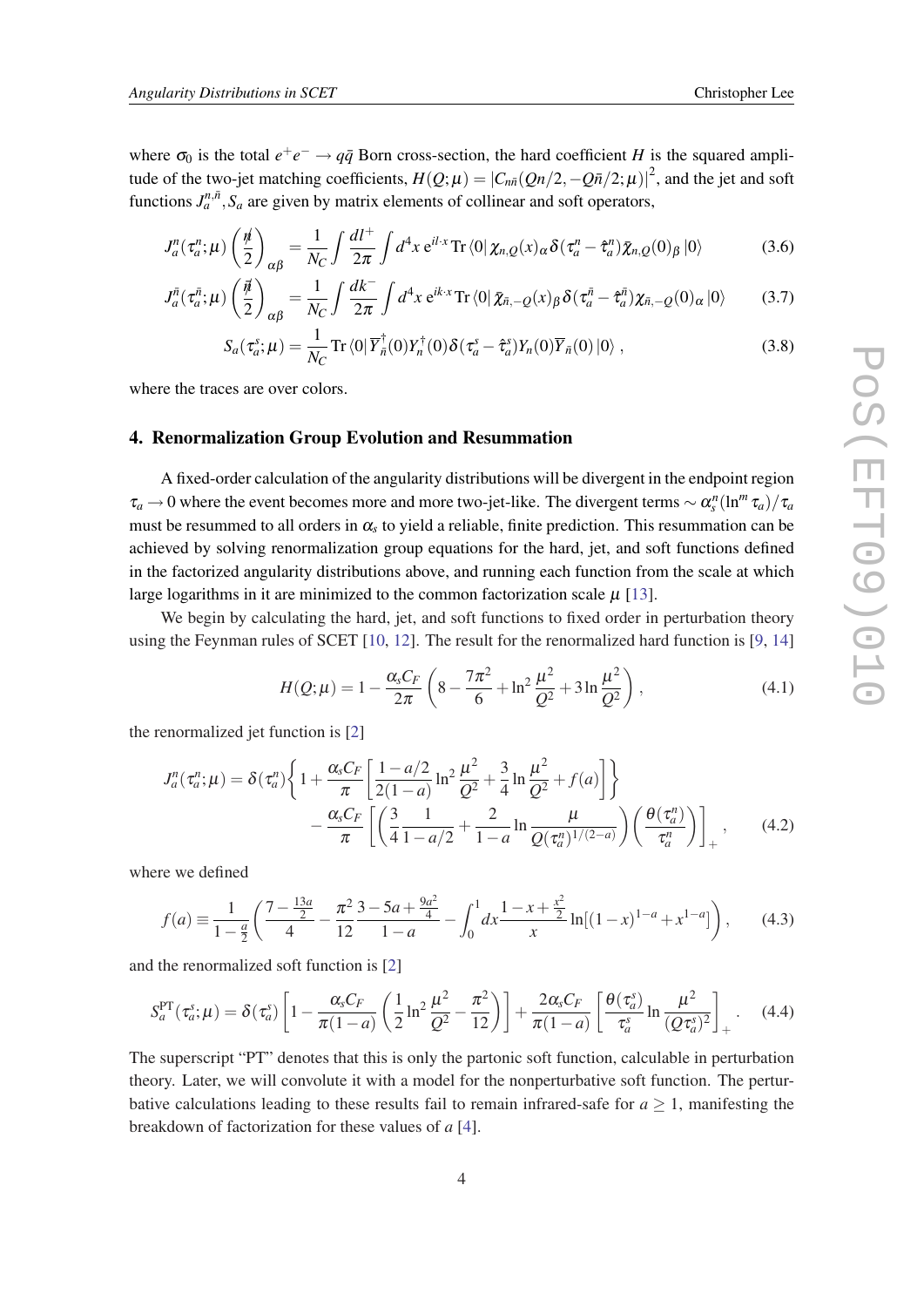The hard function obeys the renormalization group (RG) equation

$$
\mu \frac{d}{d\mu} H(Q; \mu) = \gamma_H(\mu) H(Q; \mu), \qquad (4.5)
$$

where the anomalous dimension  $\gamma_H$  takes the form

$$
\gamma_H(\mu) = \Gamma_H[\alpha_s] \ln \frac{\mu^2}{Q^2} + \gamma_H[\alpha_s]. \qquad (4.6)
$$

To first order in  $\alpha_s$ ,  $\Gamma_H[\alpha_s] = -2\alpha_s C_F/\pi$  and  $\gamma_H[\alpha_s] = -3\alpha_s C_F/\pi$ . Meanwhile, the jet and soft functions obey the slightly more complicated RG equation,

$$
\mu \frac{d}{d\mu} F(\tau; \mu) = \int_{-\infty}^{\infty} d\tau' \gamma_F(\tau - \tau'; \mu) F(\tau'; \mu), \qquad (4.7)
$$

where  $F = J$ , S. The anomalous dimensions take the form

$$
\gamma_F(\tau-\tau';\mu)=-\Gamma_F[\alpha_s]\left\{\frac{2}{j_F}\left[\frac{\theta(\tau-\tau')}{\tau-\tau'}\right]_+-\ln\frac{\mu^2}{Q^2}\delta(\tau-\tau')\right\}+\gamma_F[\alpha_s]\delta(\tau-\tau'),\qquad(4.8)
$$

where  $j_j = 2 - a$  and  $j_s = 1$ , and to first order in  $\alpha_s$ ,

$$
\Gamma_J[\alpha_s] = \frac{2\alpha_s C_F}{\pi} \frac{1 - a/2}{1 - a}, \quad \Gamma_S[\alpha_s] = -\frac{2\alpha_s C_F}{\pi} \frac{1}{1 - a}, \quad \gamma_J[\alpha_s] = \frac{3\alpha_s C_F}{2\pi}, \quad \gamma_S[\alpha_s] = 0. \quad (4.9)
$$

The solution to the RG equation Eq. (4.5) for the hard function is

$$
H(Q; \mu) = H(Q; \mu_0) e^{K_H(\mu, \mu_0)} \left(\frac{\mu_0}{Q}\right)^{\omega_H(\mu, \mu_0)}, \qquad (4.10)
$$

and to the RG equation Eq. (4.7) for the jet and soft functions,

$$
F(\tau;\mu) = \int d\tau' U_F(\tau - \tau';\mu,\mu_0) F(\tau';\mu_0), \qquad (4.11)
$$

where the evolution kernel  $U_F$  is given by [[15\]](#page-7-0)

$$
U_F(\tau - \tau'; \mu, \mu_0) = \frac{e^{K_F + \gamma_E \omega_F}}{\Gamma(-\omega_F)} \left(\frac{\mu_0}{Q}\right)^{j_F \omega_F} \left[\frac{\theta(\tau - \tau')}{(\tau - \tau')^{1 + \omega_F}}\right]_+.
$$
(4.12)

In Eqs. (4.10) and (4.12),

$$
\omega_F(\mu,\mu_0) = \frac{2}{j_F} \int_{\alpha_s(\mu_0)}^{\alpha_s(\mu)} \frac{d\alpha}{\beta[\alpha]} \Gamma_F[\alpha], \qquad (4.13)
$$

$$
K_F(\mu,\mu_0) = \int_{\alpha_s(\mu_0)}^{\alpha_s(\mu)} \frac{d\alpha}{\beta[\alpha]} \gamma_F[\alpha] + 2 \int_{\alpha_s(\mu_0)}^{\alpha_s(\mu)} \frac{d\alpha}{\beta[\alpha]} \Gamma_F[\alpha] \int_{\alpha_s(\mu_0)}^{\alpha} \frac{d\alpha'}{\beta[\alpha']}, \qquad (4.14)
$$

where  $\beta[\alpha]$  is the beta function of QCD, and now  $F = H, J, S$ , with  $j_H = 1$ .

The solutions Eqs. (4.10) and (4.11) for the hard, jet, and soft functions can be used to express these functions at the factorization scale  $\mu$  in Eq. [\(3.5\)](#page-2-0) in terms of their values at (arbitrary) scales  $\mu_{H,J,S}$ . These scales can be chosen to minimize the logarithms in the fixed-order hard, jet, and soft functions, and then the RG running of each function to the scale  $\mu$  resums logarithms of  $\mu/\mu_{H,J,S}$ . After convoluting the functions to obtain the full distribution, we find that the initial scales should be chosen near  $\mu_H \sim Q$ ,  $\mu_J \sim Q \tau_a^{1/(2-a)}$ , and  $\mu_S \sim Q \tau_a$ . The running to  $\mu$  (typically chosen near  $\mu \sim Q$ ) achieves resummation of the log<sup>*m*</sup>  $\tau_a/\tau_a$  divergent terms in the fixed-order angularity distributions. In the following results, we used the anomalous dimension  $\Gamma_{H,J,S}[\alpha_s]$  to two loops and  $\gamma_{H,J,S}[\alpha_s]$  to one loop to achieve NLL accuracy in the resummation of these terms.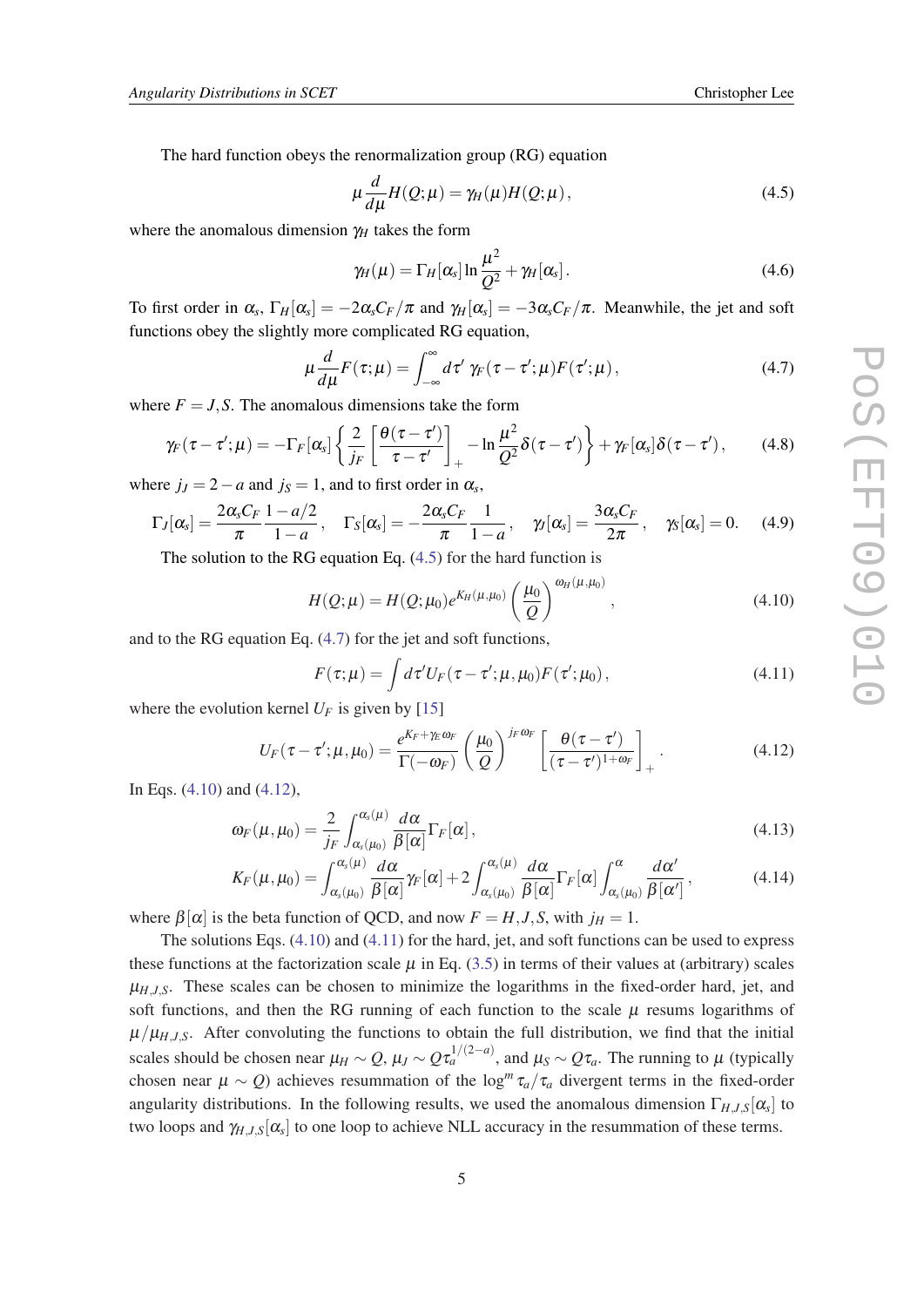#### 5. Model of Nonperturbative Effects

A reliable prediction of the angularity distributions requires consistent incorporation of the above perturbative calculations and a universal model for the nonperturbative soft function. Such a model which interpolates consistently (i.e. with well-defined RG evolution) between perturbative and nonperturbative regimes is the convolution [\[16](#page-7-0), [17](#page-7-0)],

$$
S_a(\tau_a; \mu) = \int d\tau_a' S_a^{\rm PT}(\tau_a - \tau_a'; \mu) f_a^{\rm exp} \left( \tau_a' - \frac{2\Delta_a}{Q} \right), \qquad (5.1)
$$

where  $f_a^{\text{exp}}$  is a model function based on that introduced for thrust and other event shape distribu-tions in [\[18](#page-7-0)], which we have generalized here to arbitrary  $\tau_a$  [[2](#page-6-0)].  $\Delta_a$  is a "gap parameter" [\[16](#page-7-0)] that accounts for the minimum value of  $\tau_a$  due to hadronization in each hemisphere. Specifically,

$$
f_a^{\exp}(\tau_a) = \theta(\tau_a) \mathcal{N}(A, B) \frac{Q}{\Lambda_a} \left(\frac{Q\tau_a}{\Lambda_a}\right)^{2A-1} {}_{1}F_1\left(\frac{1}{2}, \frac{1}{2} + A, \frac{B-1}{2} \left(\frac{Q\tau_a}{\Lambda_a}\right)^2\right) \exp\left[-\frac{B+1}{2} \left(\frac{Q\tau_a}{\Lambda_a}\right)^2\right],
$$
\n(5.2)

where  $\Delta_a = \Delta/(1-a)$  and  $\Delta_a = \Delta/(1-a)$  are related to the *a* = 0 (thrust) model parameters. We choose typical values for the model parameters (cf. [\[18](#page-7-0)]),  $A = 2.5$ ,  $B = -0.4$ , and  $\Lambda = 0.55$  GeV. The constant  $\mathcal{N}(A, B)$  normalizes the total integral of  $f_a^{\text{exp}}$  to 1. Eq. (5.2) is the simplest generalization of the thrust model function that obeys the universal scaling of the first moment of the soft function,  $\langle \tau_a \rangle_s \sim 1/(1-a)$ , proposed in [[19](#page-7-0)] and proven to all orders in  $\alpha_s$  in [\[7\]](#page-7-0).

The gap parameter  $\Delta_a$  and partonic soft function  $S_a^{PT}$  contain  $1/Q$  renormalon ambiguities, which can be removed by shifting the gap by a perturbatively-calculable amount,  $\Delta_a = \bar{\Delta}_a(\mu) +$  $\delta_a(\mu)$  where  $\bar{\Delta}_a$  is renormalon-free, and we choose the perturbative shift  $\delta_a$  to be

$$
\delta_a(\mu) = -\frac{Q}{2} \frac{\int d\tau_a \tau_a e^{-Q\tau_a/(Re^{2E})} S_a^{\text{PT}}(\tau_a; \mu)}{\int d\tau_a e^{-Q\tau_a/(Re^{2E})} S_a^{\text{PT}}(\tau_a; \mu)} = -Re^{-\gamma_E} \frac{8C_F}{1-a} \frac{\alpha_s(\mu)}{4\pi} \ln \frac{\mu}{R} + \mathcal{O}(\alpha_s^2),\tag{5.3}
$$

where different choices of the free parameter *R* determine different renormalon subtraction schemes [[20,](#page-7-0) [21\]](#page-7-0). Expanding the soft function Eq. (5.1) in powers of  $\alpha_s$ ,  $S_a^{\text{PT}}$  combines with  $\delta_a$ -dependent terms to become renormalon-free, as is the new gap parameter  $\bar{\Delta}_a$ . These "*R*" schemes provide a consistent evolution equation for  $\Delta_a$  in both  $\mu$  and *R* (see talk by I. Scimemi). Below, we choose the renormalon-free gap to be  $\Delta_a(\mu = 1 \text{ GeV}) = 100 \text{ MeV}$  and  $R = 100 \text{ MeV}$ .

#### 6. Final Predictions for Angularity Distributions

In Fig. [1](#page-6-0) we plot angularity distributions for  $-2 \le a \le 1/2$  for  $Q = 100$  GeV, including the above  $\mathcal{O}(\alpha_s)$  fixed-order calculations of the hard, jet, and soft functions, the NLL resummation in the  $\tau_a \rightarrow 0$  endpoint region to all orders in  $\alpha_s$ , and the soft model function of Eq. (5.2). We also matched the resummed distribution, which is accurate in the endpoint region, to fixedorder QCD, which is more accurate in the tail region, using the procedure described in [[2](#page-6-0)]. We choose the hard scale to be  $\mu_H = Q$ , and the jet and soft scales to interpolate between a minimum fixed value  $\mu_{J,S} = \mu_{J,S}^{\min} \gtrsim \Lambda_{\text{QCD}}$  for small  $\tau_a$  and  $\mu_J = Q \tau_a^{1/(2-a)}$  and  $\mu_S = Q \tau_a$  for larger  $\tau_a$ , allowing us to avoid spurious Landau poles [\[2\]](#page-6-0). In the plots, we chose  $\mu_S^{\text{min}} = 1 \text{ GeV}$  and  $\mu_J^{\text{min}} = Q^{(1-a)/(2-a)} (\mu_S^{\text{min}})^{1/(2-a)}$  $\mu_J^{\text{min}} = Q^{(1-a)/(2-a)} (\mu_S^{\text{min}})^{1/(2-a)}$  $\mu_J^{\text{min}} = Q^{(1-a)/(2-a)} (\mu_S^{\text{min}})^{1/(2-a)}$ . In Fig. 2 we plot the  $a = -1, 0, 1/2$  distributions varying the scales  $\mu_{J,S}$  together (correlated) by factors of 2. Dependence on  $\mu$  and  $\mu_H$  is much weaker.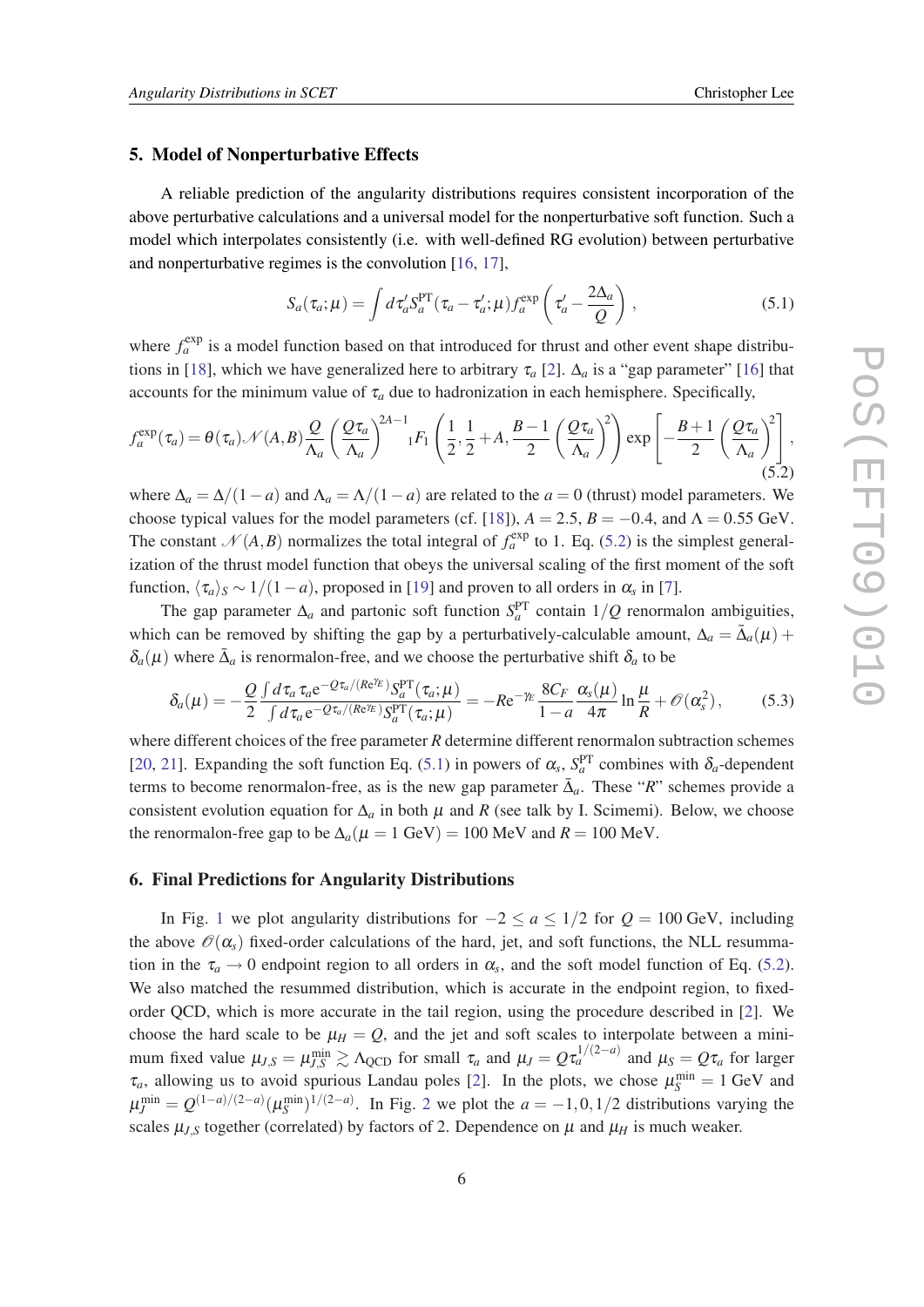<span id="page-6-0"></span>

Figure 1: Angularity distributions for  $-2 < a < \frac{1}{2}$  at  $Q = 100$  GeV, with  $\mathscr{O}(\alpha_s)$  hard, jet, and soft functions, NLL resummation, and gapped model soft function.



Figure 2: Correlated variation of jet and soft scales  $\mu_J$  and  $\mu_S$  together by factors of  $1/2$  and 2 in angularity distributions at  $Q = 100$  GeV for  $a = -1$ ,  $a = 0$ , and  $a = \frac{1}{2}$ .

#### 7. Conclusion

We have predicted angularity distributions resummed in perturbation theory to NLL accuracy, including for the first time the jet and soft functions in the factorization theorem to NLO, and a universal model for the nonperturbative soft function. We used the framework of SCET to perform the factorization, resummation, and incorporation of the nonperturbative model in a unified way. Comparison to data from LEP or a future linear collider will test the robustness of the model we employed for the nonperturbative soft function. Extension of the notion of event shapes to individual "jet shapes" can also allow the probing of jet substructure in hadron collisions [[22,](#page-7-0) [23\]](#page-7-0).

This work was supported in part by the U.S. Department of Energy under Contract DE-AC02- 05CH11231 and the National Science Foundation under grant PHY-0457315.

#### References

- [1] M. Dasgupta and G. P. Salam, *Event shapes in e+ e- annihilation and deep inelastic scattering*, *J. Phys.* G30 (2004) R143, [[hep-ph/0312283](http://arxiv.org/abs/hep-ph/0312283)].
- [2] A. Hornig, C. Lee, and G. Ovanesyan, *Effective Predictions of Event Shapes: Factorized, Resummed, and Gapped Angularity Distributions*, [arXiv:0901.3780](http://arxiv.org/abs/0901.3780).
- [3] C. F. Berger, T. Kucs, and G. Sterman, *Event shape / energy flow correlations*, *Phys. Rev.* D68 (2003) 014012, [[hep-ph/0303051](http://arxiv.org/abs/hep-ph/0303051)].